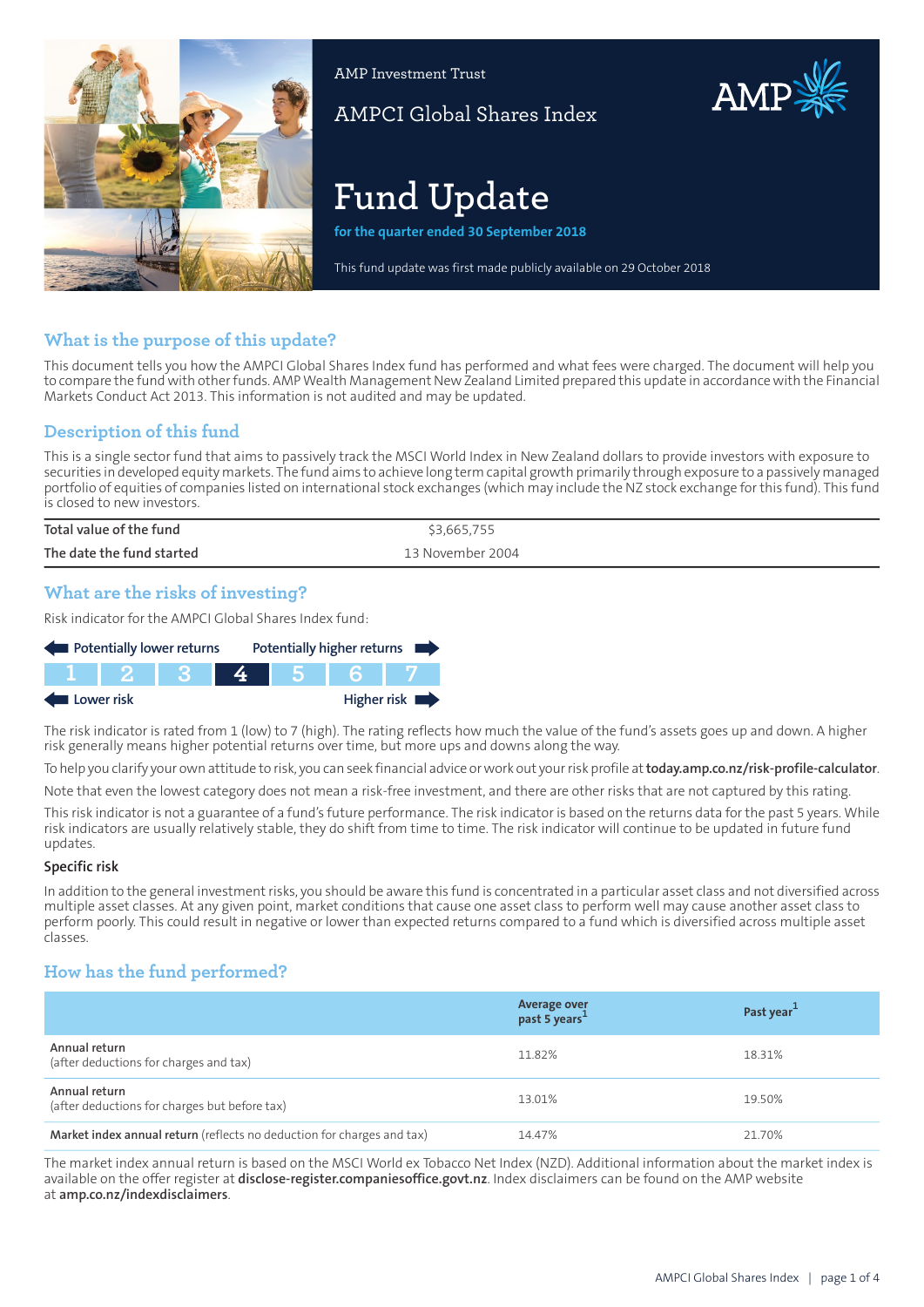#### **Annual return graph**



Annual Return

This shows the return after fund charges and tax for each of the last 10 years ending 31 March. The last bar shows the average annual return for the last 10 years, up to 30 September 2018.

**Important:** This does not tell you how the fund will perform in the future.

Returns in this update are after tax at the highest prescribed investor rate (PIR) of tax for an individual New Zealand resident. Your tax may be lower.

# **What fees are investors charged?**

Investors in the AMPCI Global Shares Index fund are charged fund charges. In the year to 31 March 2018 these were:

|                                             | % of net asset value                                                     |
|---------------------------------------------|--------------------------------------------------------------------------|
| Total fund charges <sup>2</sup>             | $1.22\%$ *                                                               |
| Which are made up of -                      |                                                                          |
| Total management and administration charges | 1.22%                                                                    |
| Including -                                 |                                                                          |
| Manager's basic fee                         | 0.90%                                                                    |
| Other management and administration charges | 0.32%                                                                    |
| Total performance-based fees                | $0.00\%$                                                                 |
| <b>Other charges</b>                        | Dollar amount per investor or description<br>of how charge is calculated |
| <b>NIL</b>                                  |                                                                          |

\*Based on increased underlying fund manager expenses and other expenses, the Manager estimates that the total fund charges for the next scheme year will increase to 1.39% of the net asset value.

Investors may also be charged individual action fees for specific actions or decisions (for example, for withdrawing from or switching funds). See the 'fees and other charges' document on the entry relating to the offer of interests in the AMP Investment Trust maintained on the offer register (**[disclose-register.companiesoffice.govt.nz](https://disclose-register.companiesoffice.govt.nz/)**) for more information about those fees.

Small differences in fees and charges can have a big impact on your investment over the long term.

# **Example of how this applies to an investor**

Craig had \$10,000 in the fund at the start of the year and did not make any further contributions. At the end of the year, Craig received a return after fund charges were deducted of \$1,831.00 (that is 18.31% of his initial \$10,000). Craig also paid \$0.00 in other charges. This gives Craig a total return after tax of \$1,831.00 for the year.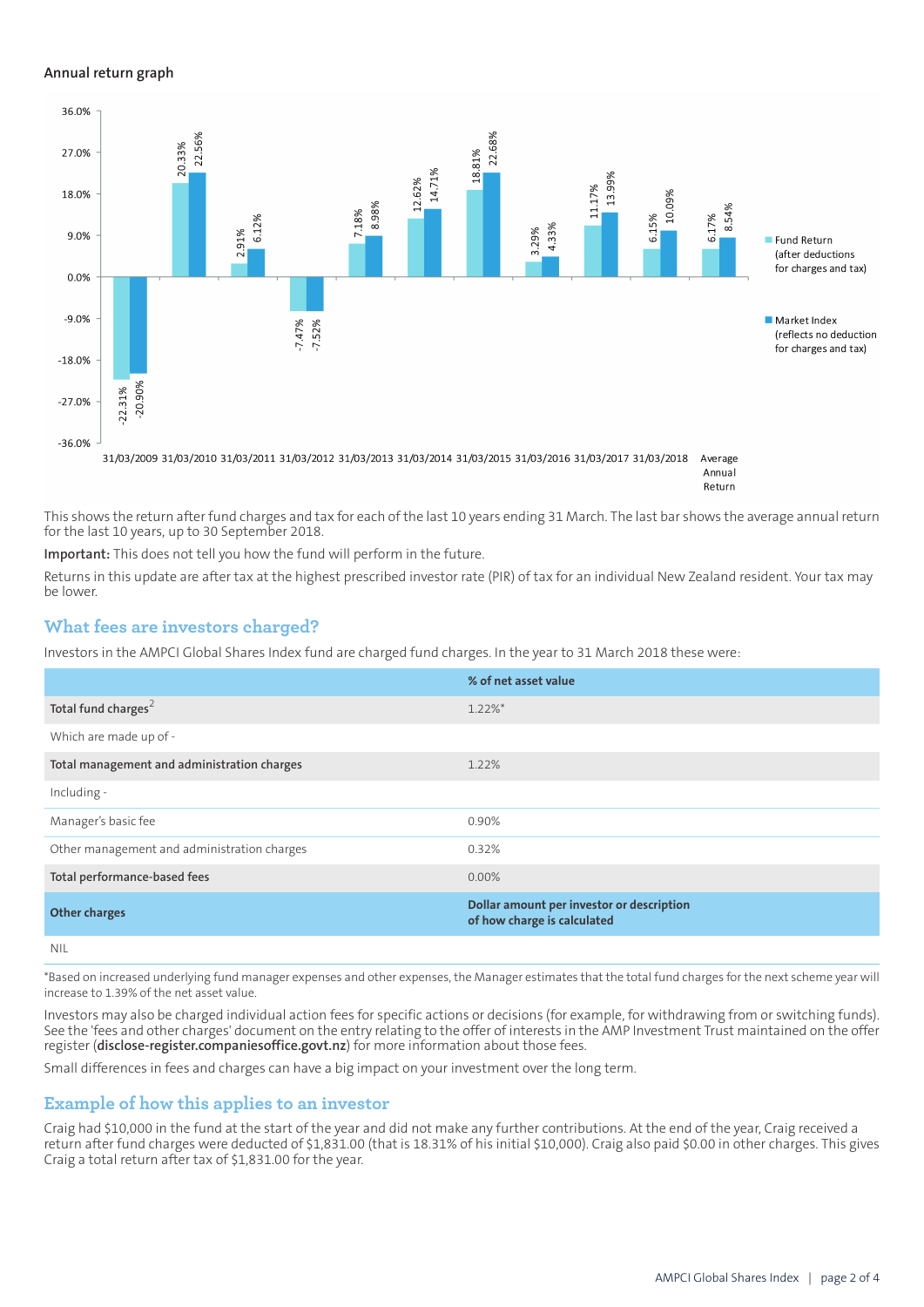# **What does the fund invest in?**

## **Actual investment mix<sup>3</sup>**

This shows the types of assets that the fund invests in.



#### **Target investment mix**

This shows the mix of assets that the fund generally intends to invest in.

| <b>Asset Type</b>            | <b>Allocation</b> |
|------------------------------|-------------------|
| Cash and cash equivalents    | 0.00%             |
| New Zealand fixed interest   | 0.00%             |
| International fixed interest | 0.00%             |
| Australasian equities        | 0.00%             |
| International equities       | 100.00%           |
| Listed property              | 0.00%             |
| Unlisted property            | 0.00%             |
| Commodities                  | 0.00%             |
| Other                        | 0.00%             |

# **Top 10 investments<sup>3</sup>**

|               | <b>Name</b>            | Percentage<br>of fund<br>net assets | <b>Asset Type</b>      | Country              | <b>Credit rating</b><br>(if applicable) |
|---------------|------------------------|-------------------------------------|------------------------|----------------------|-----------------------------------------|
| 1             | Apple Inc              | 2.68%                               | International equities | United States        | N/A                                     |
| $\mathcal{P}$ | Amazon.com Inc.        | 2.01%                               | International equities | United States        | N/A                                     |
| 3             | Microsoft Corp         | 2.01%                               | International equities | United States        | N/A                                     |
| 4             | Facebook Inc.          | 0.98%                               | International equities | United States        | N/A                                     |
| 5             | JPMorgan Chase & Co    | 0.94%                               | International equities | United States        | N/A                                     |
| 6             | Alphabet Inc (Class C) | 0.92%                               | International equities | United States        | N/A                                     |
|               | Johnson & Johnson      | 0.90%                               | International equities | United States        | N/A                                     |
| 8             | Exxon Mobil Corp       | 0.89%                               | International equities | United States        | N/A                                     |
| 9             | Alphabet Inc (Class A) | 0.87%                               | International equities | <b>United States</b> | N/A                                     |
| 10            | Bank of America Corp   | 0.69%                               | International equities | United States        | N/A                                     |

The top 10 investments make up 12.89% of the fund.